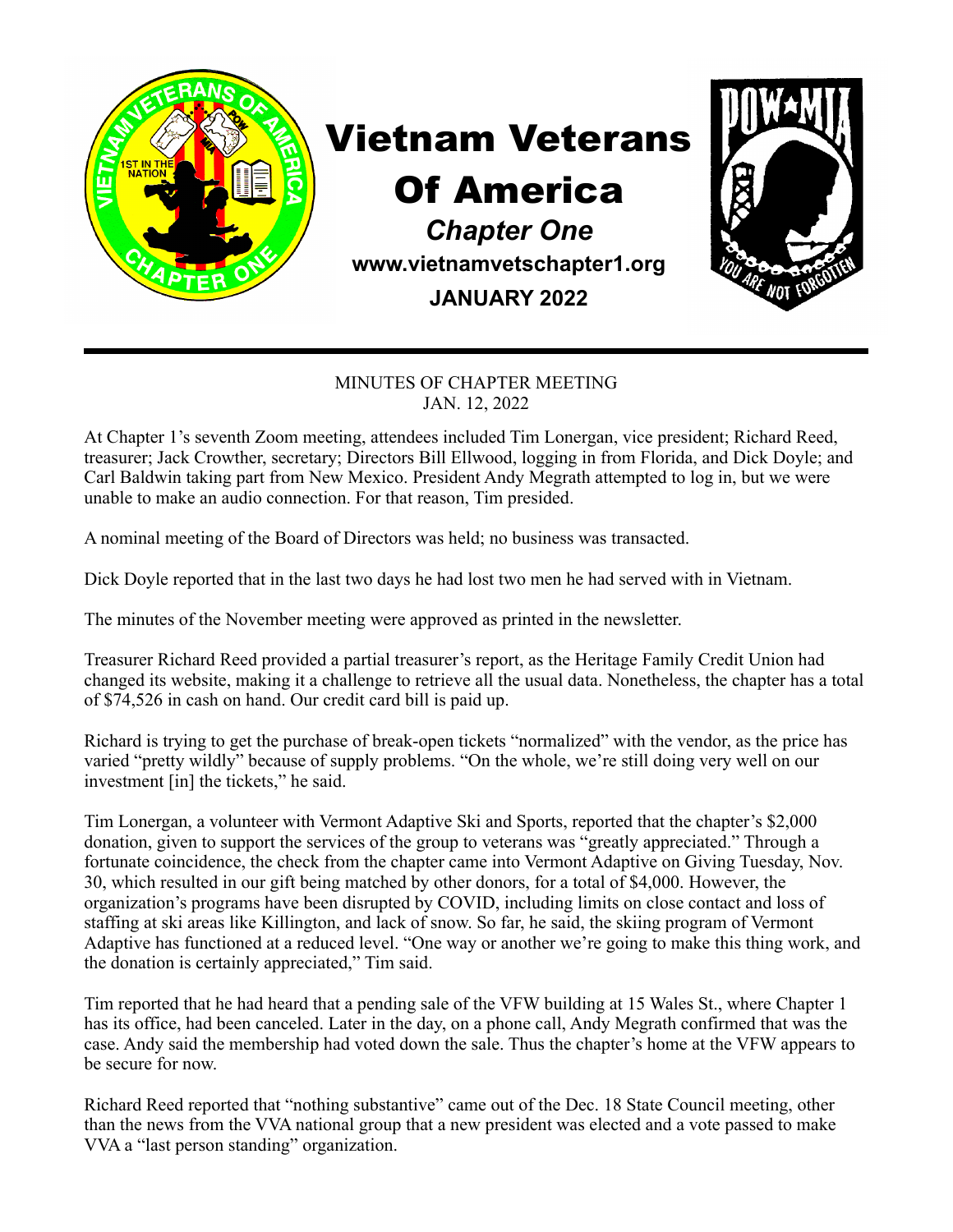

**President of the VVA national organization, replacing John Rowan. (Photo by Ken Williamson, courtesy of The VVA Veteran)**

As reported in the November-December issue of The VVA Veteran, Jack McManus, the national VVA treasurer, running "from the floor," defeated eight-term national President John Rowan for VVA president.

"Finally," The VVA Veteran reported, "the Convention's 702 delegates, after years of often-heated debate, at 11:25 a.m. on Thursday, Nov. 4, voted overwhelmingly and with virtually no debate to adopt a roadmap for VVA's future. The delegates, that is, voted to keep VVA operating the way it has since 1978 — as a veterans service organization with full membership open only to those who served on active duty in the U.S. military during the Vietnam War.

"In doing so, the delegates shunted aside alternative proposals that would have opened membership to younger veterans or formed a successor organization to carry on VVA's legacy after the organization went out of business on a to-be-determined future date.

"The resolution the delegates approved, officially called Proposed Resolution 11, reads, in toto: 'Vietnam Veterans of America, its Officers and Board members [are] prohibited from changing the organization's name and/or creating any new veterans organization to replace our current one; thus making us a *last person standing organization*.'"

Bill Ellwood reported that information on chapter meetings is now available on our website under the Events section. Readers are directed to the Newsletters section to obtain the date, time and link to the next meeting. "Newsletters are up to date" on the website, Bill reported, as well as on the Rutland Historical Society website, rutlandhistory.com.

Bill said that when he returns from Florida in the spring, he'll be able to get more of our photos on the historical society's website. Bill noted recent work updating the chapter's website, vietnamvetschapter1.org. Jack and Bill invited members to check out the site and feel free to suggest changes or corrections. You can forward them to Bill at wellwood1950 AT gmail.com, Jack at jack\_cr2 AT yahoo.com or Andy Megrath at vthogman AT comcast.net.

Jack made a few remarks about his report in the November newsletter, which included the national VVA election of McManus and the vote on Resolution 11, described above. While the news was dramatic, Jack said, it may not have been quite the upheaval it appeared to be. Jack thinks that coming issues of The VVA Veteran will spell out future direction of the national group. While the "last person standing" choice was the clear sentiment, Jack thought the likelihood was that VVA would collaborate down the road with other groups on veterans advocacy issues.

Richard Reed, picking up on the "last person standing" idea, suggested that, when the chapter ultimately disbands, something talked about but in no way scheduled, we might want to suggest to Tomasi's bar in Fair Haven a charity that would benefit from the sale of break-open tickets. Chapter 1 has enjoyed the revenue from sale of the tickets at Tomasi's for years and owes its healthy bank balance to that source. "They are dedicated to doing something for veterans, so that helps narrow the field a little bit," Richard noted. Richard said he would have "more detailed suggestions" in the future.

> Respectfully submitted, Jack Crowther, secretary